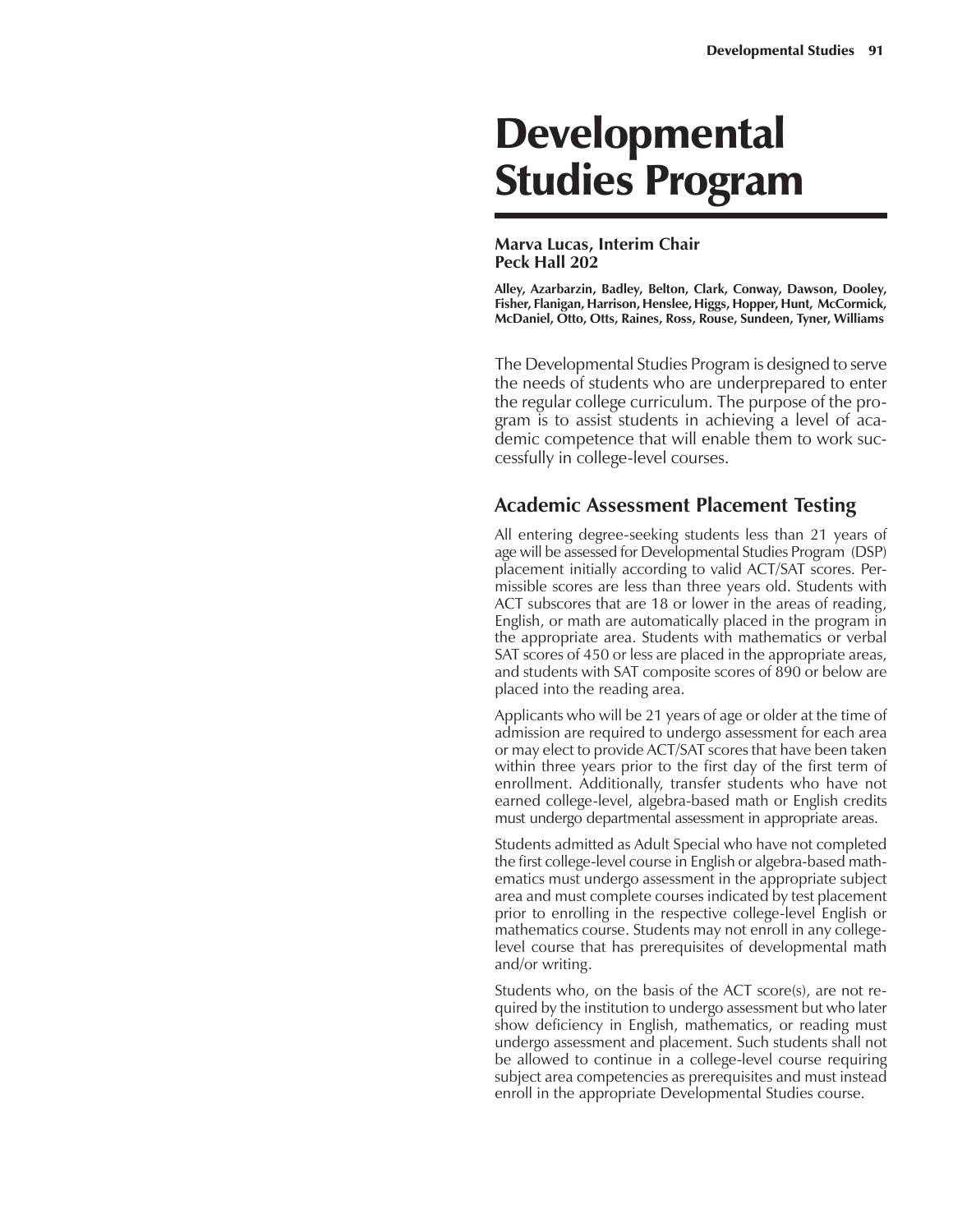Students who consider themselves inadequately prepared to pursue a college-level course may request assessment to determine whether they need DSP English, mathematics, or reading courses. They must complete the appropriate subject area pretest and must be determined to need remediation before placement. The decision to permit the student to enroll in any DSP course is an institutional prerogative with placement decision made by the program director.

Students admitted with high school deficiencies in algebra or English may remove these deficiencies by (1) scoring at college course placement levels and thereby demonstrating competency or (2) completing DSP requirements.

The assessment exam is administered on multiple dates throughout the year. On the basis of their test scores, students are placed in basic, developmental, or college-level courses.

Learning Strategies course placement is required for students who are placed in two subject areas. Beyond this mandatory placement, students with at least one developmental studies course have the option to elect placement in Learning Strategies. Course enrollment is limited to students in these categories.

# **Grades**

In order to pass basic and developmental courses, students must earn a grade of **C** or better. The grade of D is not assigned. Basic and developmental courses carry institutional credit which does not count toward the hours required for an undergraduate degree. Developmental course grades are not used in the computation of the 2.00 GPA required for a bachelor's degree nor for the required GPA for admission to teacher education. Developmental course grades are used to compute a student's overall grade point average.

### **Enrollment**

Students admitted into the Developmental Studies Program must be continuously enrolled in the correct course(s) until they complete the program. Those failing developmental studies courses must retake the courses in the next semester they enroll. They may not drop a developmental course without approval of the chair of the Developmental Studies Department. Students are expected to attend all class sessions. More than two absences in a two-day-a-week class or three absences in a three-day-a-week or four-day-a-week class ordinarily will result in failure.

Students placed in four basic and/or developmental classes per semester may take only one other course—either an ROTC or PHED activity course. They may not take any college-level course which requires skill in any area in which they show a deficiency as determined by the placement test. Students are urged to consult with one of the Academic Support Center advisors for details.

# **Support Services**

A number of support services provide tutoring to assist students in achieving the objectives of their courses. These are (1) the Developmental Writing Lab, (2) the Developmental Reading Lab, and (3) the Developmental Mathematics Lab. The tutoring provided in the labs reinforces the curriculum and the objectives of the basic and developmental courses.

Each student in Developmental Studies is assigned an advisor who assists with scheduling developmental classes and academic advising. Students should check with the Academic Support Center in 324 KUC (615-898-2339) immediately upon arrival on campus to determine the name and office number of the assigned advisor. Students should make appointments to meet with their advisors prior to registration. Students should see their advisors at least twice during the semester. Students on probation must see their advisors at least four times a semester or once a month.

# **Program: Basic and Developmental**

The Developmental Studies Program offers courses in both basic and/or developmental studies in four areas: writing skills, reading skills, mathematics skills, and learning strategies. Course offerings in basic and developmental studies are listed each semester in the class schedule book and carry the designations **DSPW, DSPM, DSPR,** or **DSPS.** In addition to the usual daytime offerings, basic and developmental courses are offered at night and during the summer.

More detailed specifications for the Developmental Studies Program may be found in the Tennessee Board of Regents Guideline No. A-100.

### **Courses in Basic Studies\***

- **DSPW 0700 Basic Writing.** Three credits. Prerequisite: Placement pretesting. Intensive practice in paragraph and sentence construction; intensive review of basics of spelling, grammar, and punctuation. Skills refined through individualized laboratory work.
- **DSPM 0700 Basic Mathematics.** Three credits. Prerequisite: Placement pretesting. Intensive study of all mathematical operations with whole numbers, decimals and fractions, percent and equivalency, units of measure, word problems, geometry, graphs, elementary probability, and statistics.
- **DSPR 0700 Basic Reading.** Three credits. Prerequisite: Placement pretesting. Intensive practice in identifying main ideas, sequencing, locating facts, using contextual clues, drawing conclusions, and making inferences.

*\*NOTE: All DSP 0700 courses are taught by Motlow State Community College faculty on the MTSU campus.*